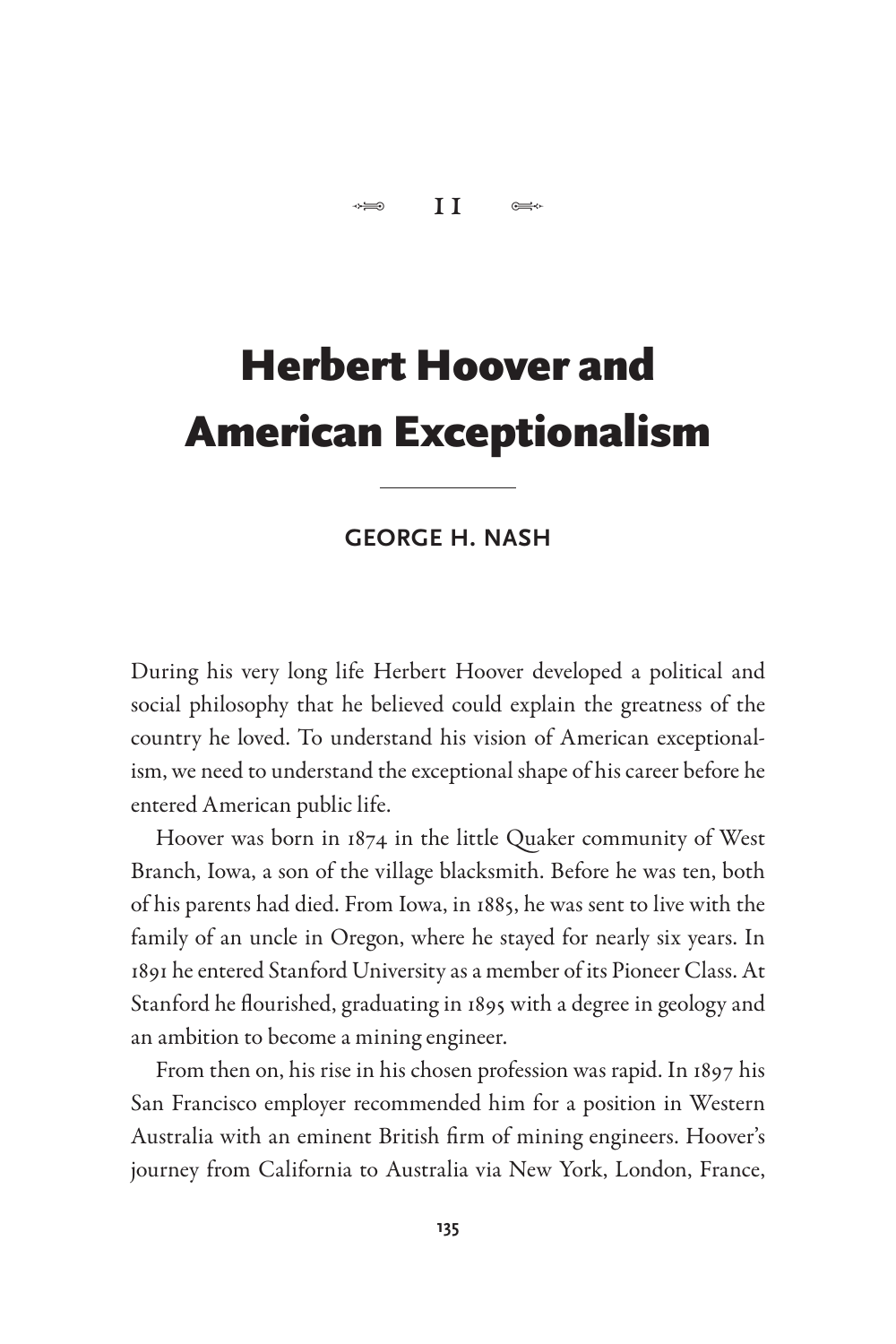### **George H. Nash**

Italy, and the Suez Canal, was a tremendously stimulating experience for a young man of twenty-two. Years later he remarked significantly: "History became a reality and America a contrast."<sup>1</sup>

Upon arriving in Western Australia, Hoover headed for the goldfields in the desolate outback, where he would live for the next year and a half. After one arduous trip far into the bush, he wrote to a cousin: "Am on my way back to Coolgardie. Am glad to get back within the borders of civilization. Coolgardie is three yards inside of it; Perth is about a mile, and of course San Francisco is the center. Anybody who envies me my salary can just take my next trip with me, and he will then be contented to be a bank clerk at \$3 a week for the rest of his life, just to live in the United States. Stanford is the best place in the world."2

Not surprisingly, Hoover acquired a nickname in Australia. H. C. were the initials of his first and middle names: H. C. Hoover. His friends said that H. C. stood for "Hail Columbia."

Hoover's success in the land down under was immediate. Before he was twenty-four he was made superintendent of what became one of the greatest gold mines in Australian history. Then, late in 1898, his British employer offered him an even better job in China. Before going there, he returned to California and married his sweetheart, Lou Henry (Stanford, class of 1898). The very next day they boarded a ship for China, where they lived for more than two years and survived a harrowing brush with death in the Boxer Rebellion. Once again Hoover, a go- getting American still in his twenties, found himself living among strangers and encountering a foreign civilization.

In late 1901, Hoover left China for England and a partnership in the firm of mining engineers that had hired him less than five years before. Until World War I, London, the mining and financial capital of the world, was his base of operations while he traveled continually, inspecting, financing, and developing mines from Burma to Australia, from South Africa to Siberia. By 1914 he had traveled around the world five times and had mining interests on every continent except Antarctica.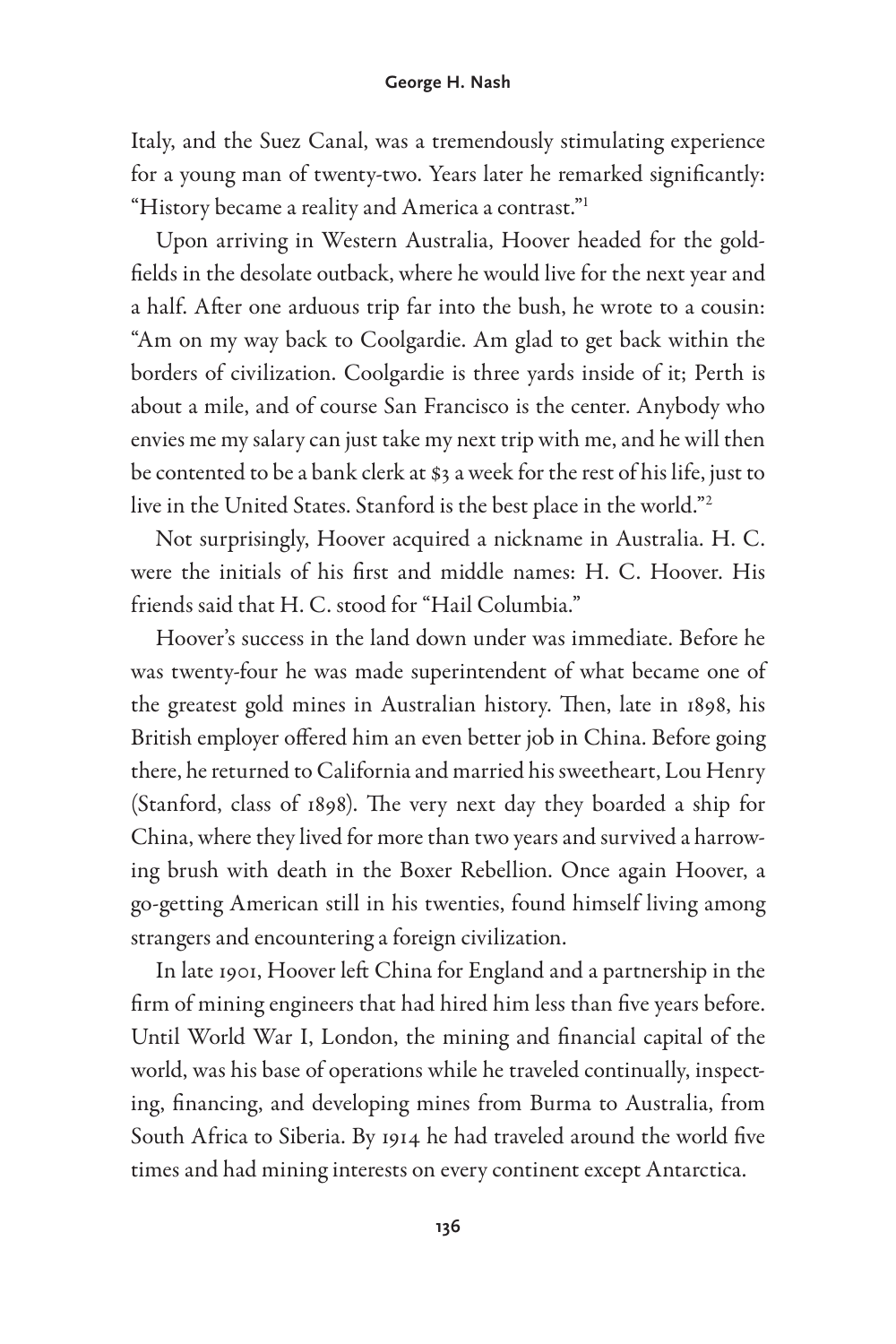#### **Herbert Hoover and American Exceptionalism**

For some Americans with similar careers and lifestyles, the temptation might have been irresistible to become an expatriate. For Hoover the very opposite was true. In London, his pro-American sentiments were so pronounced that he was known to some as the "star-spangled Hoover." Throughout these "years of adventure," as he called them, his thoughts often turned back to his native land, where he planned eventually to resettle.

And all the while, in England and on his many business journeys, he was observing and evaluating the social systems of the Old World and the New. On one of his ocean voyages, a British lady asked him what his profession was. An engineer, he replied. "Why," she exclaimed, "I thought you were a gentleman!" This anecdote, which Hoover later recounted in his memoirs, epitomized his deep distaste for the class consciousness and social rigidities of Europe.<sup>3</sup> From all of this he turned.

In 1914, World War I enveloped Europe and utterly changed the course of Hoover's life. While giant European armies bogged down in the trenches, Hoover, working without pay, founded and directed the Commission for Relief in Belgium (CRB), a neutral organization that procured and distributed food to the entire civilian population of Belgium caught between a German army of occupation and a British naval blockade. It was an unprecedented undertaking that eventually brought food to more than nine million people a day and catapulted Hoover to worldwide fame as a humanitarian.

When the United States entered the war in 1917, Hoover left day-today administration of the CRB to neutral subordinates and returned home to America, where he became head of the United States Food Administration, a special wartime agency of the federal government. At the end of the conflict in November 1918, President Woodrow Wilson sent him back across the Atlantic, this time to feed starving Europe and facilitate its economic reconstruction, while Wilson and Allied leaders struggled to draft a peace treaty in Paris. As director general of the American Relief Administration, Hoover organized the supply of food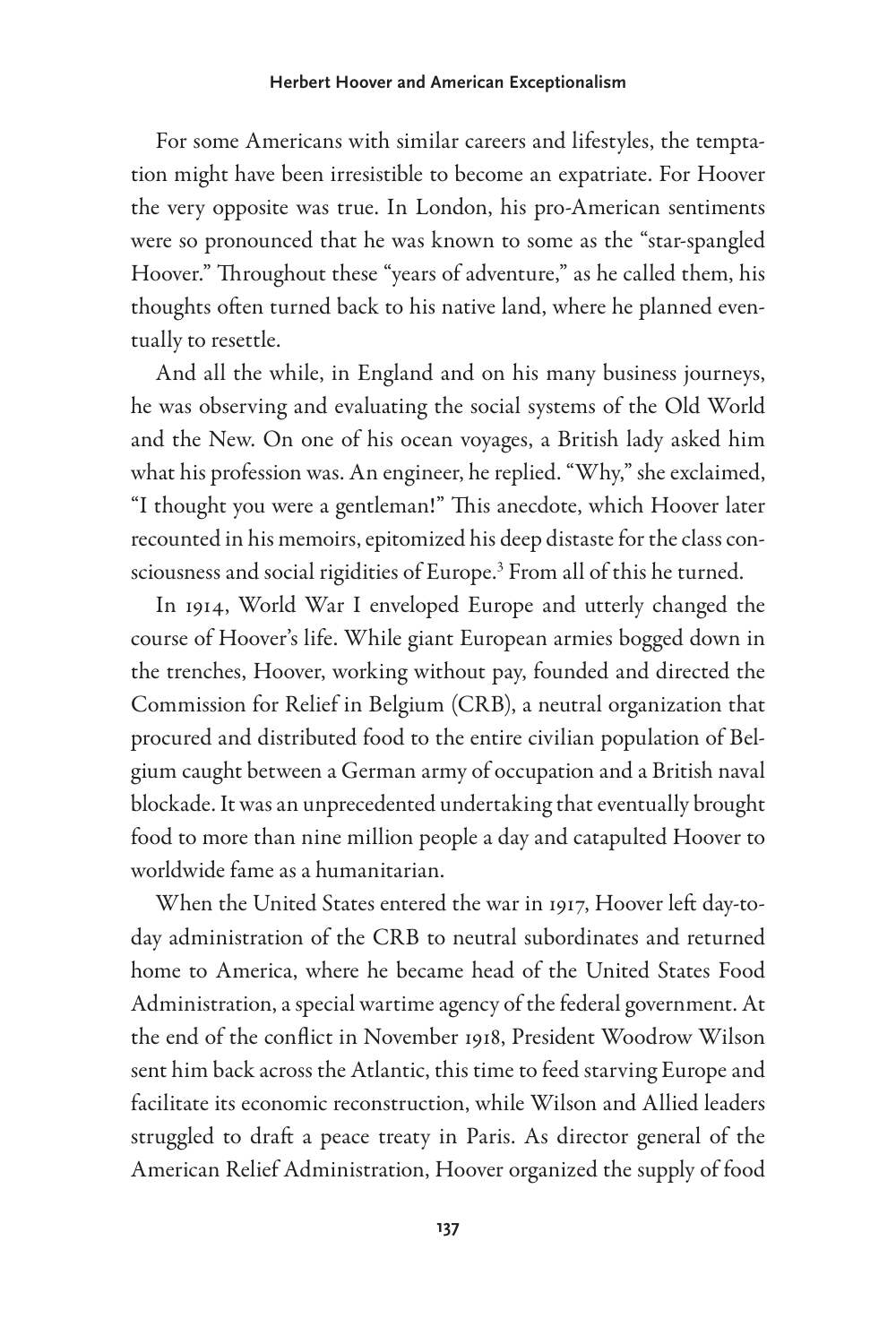to suffering people in more than twenty nations, in the process helping to check the advance of Communist revolution from the east. Tens of millions of people owed their lives to his exertions. It was later said of him that he was responsible for saving more lives than any other person in history.

On September 13, 1919, the international humanitarian hero returned at last to America's shores. Despite his phenomenal accomplishments in the preceding ten months, he was not a contented man. Every day at the peace conference in Paris, he had witnessed a depressing display of national rivalries, vengefulness, and greed. He had seen, as well, the sometimes violent attempts by Communists and other radicals to construct a new social order in Europe on the principles of Marxist socialism. And increasingly he had viewed America in contrast.

Hoover returned to his native land with two dominant convictions. The first was that the ideology of socialism, as tested before his very eyes in Europe, was a catastrophic failure, unable to motivate men and women to produce sufficient goods for the needs of society. Hoover's second conviction was also firmly held. More than ever before, he sensed the "enormous distance" that America had drifted from Europe in its 150 years of nationhood, a distance reflected, he said, in "our outlook on life, our relations toward our neighbors and our social and political ideals."4 Coming back to the United States from Europe, Hoover sensed that his own country was vulnerable to the afflictions he had witnessed abroad. He implored his fellow citizens not to turn their country into "a laboratory for experiment in foreign social diseases."5

In numerous speeches and articles Hoover began to define the American alternative. The foundation of the distinctive American social philosophy, he asserted, was the principle of *equality of opportunity*—the idea that no one should be "handicapped in securing that particular niche in the community to which his abilities and character entitle him." Unlike Europe, where oppressive class barriers had generated misery and revolutionary discontent, the American social system was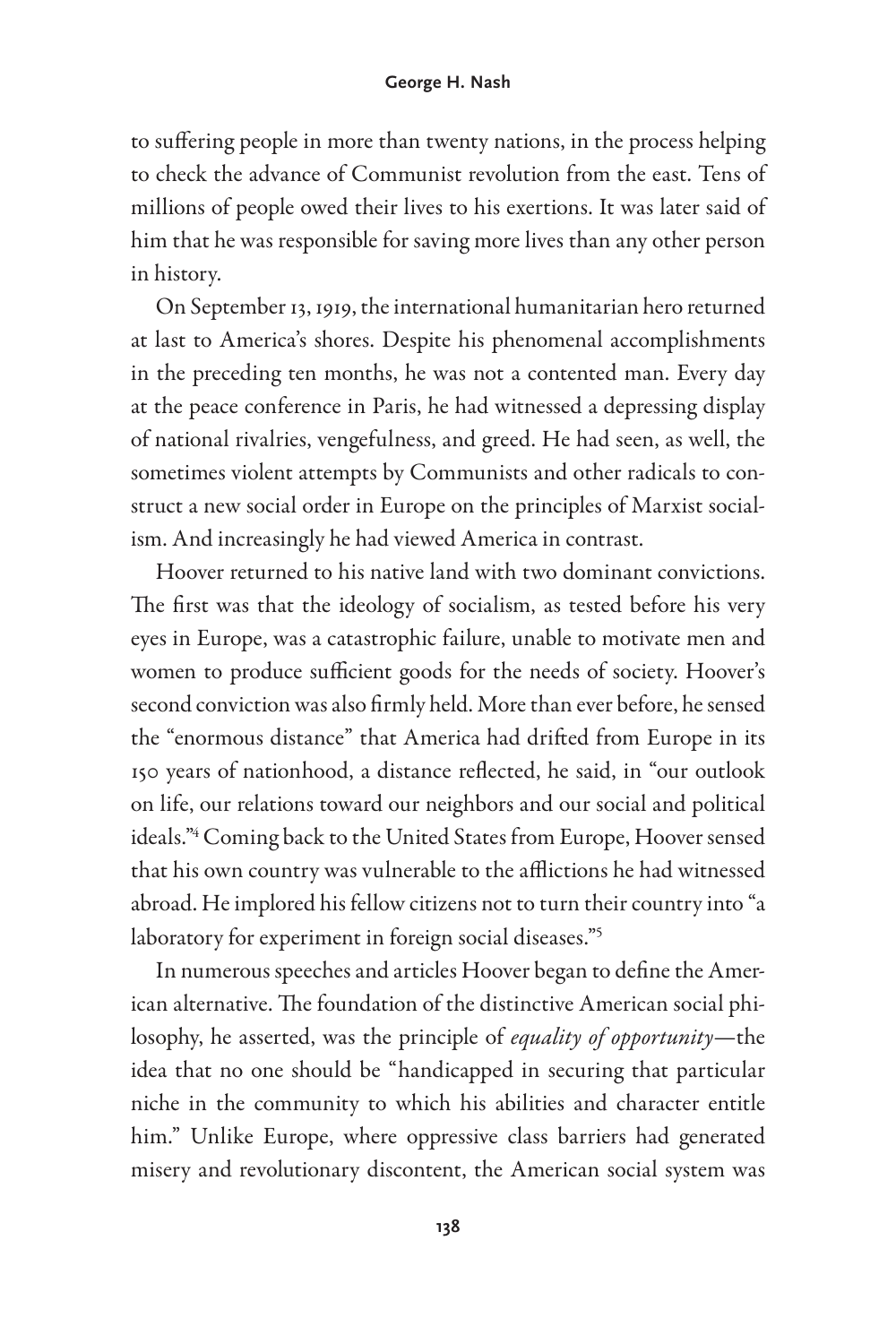#### **Herbert Hoover and American Exceptionalism**

based, in his words, upon the "negation of class."6 To Hoover the principle of equality of opportunity was quite simply "our most precious social ideal."7 As he put it some years later, "This idea of a fluid classless society was unique in the world. It was the point at which our social structure departed from all others."8

In the 1920s and later, Hoover continued to ask himself: Why is America so different? Why is it unique? One result of his inquiry into this issue was a little volume called *American Individualism,* which he published in 1922. In it, he articulated America's bedrock social philosophy of cooperative individualism, in contrast to the pernicious collectivistic competitors that were bubbling up overseas.

Another result of his ruminations was a book of political philosophy titled *The Challenge to Liberty*, which appeared in 1934, after he left the White House. It was a powerful defense of what he now called "Historic Liberalism" against the ascendant statist ideologies of Europe, including fascism, Nazism, and communism—and against the American variant of statism, which he called "Regimentation," his term for Franklin Roosevelt's New Deal.

In 1919 and 1920, Hoover's vexation with Europe had not been so deep as to preclude his advocacy of American involvement in European affairs. But as the years passed, his estrangement from Europe gradually intensified. The New World, he came to believe, was remote from the fanatic ideologies, ethnic animosities, dictatorships, power politics, imperialism, and class stratification of Europe. What he had witnessed in 1919, he concluded, was something far more profound than "the intrigues of diplomacy or the foibles of European statesmen." It was "the collision of civilizations that had grown three hundred years apart."9

These outspoken sentiments undergirded Hoover's opposition between 1939 and 1941 to American entry into World War II before Pearl Harbor. They also colored his attitude toward US foreign aid to Europe in the late 1940s and toward American military strategy during the Cold War. His knowledge of European history and social injustices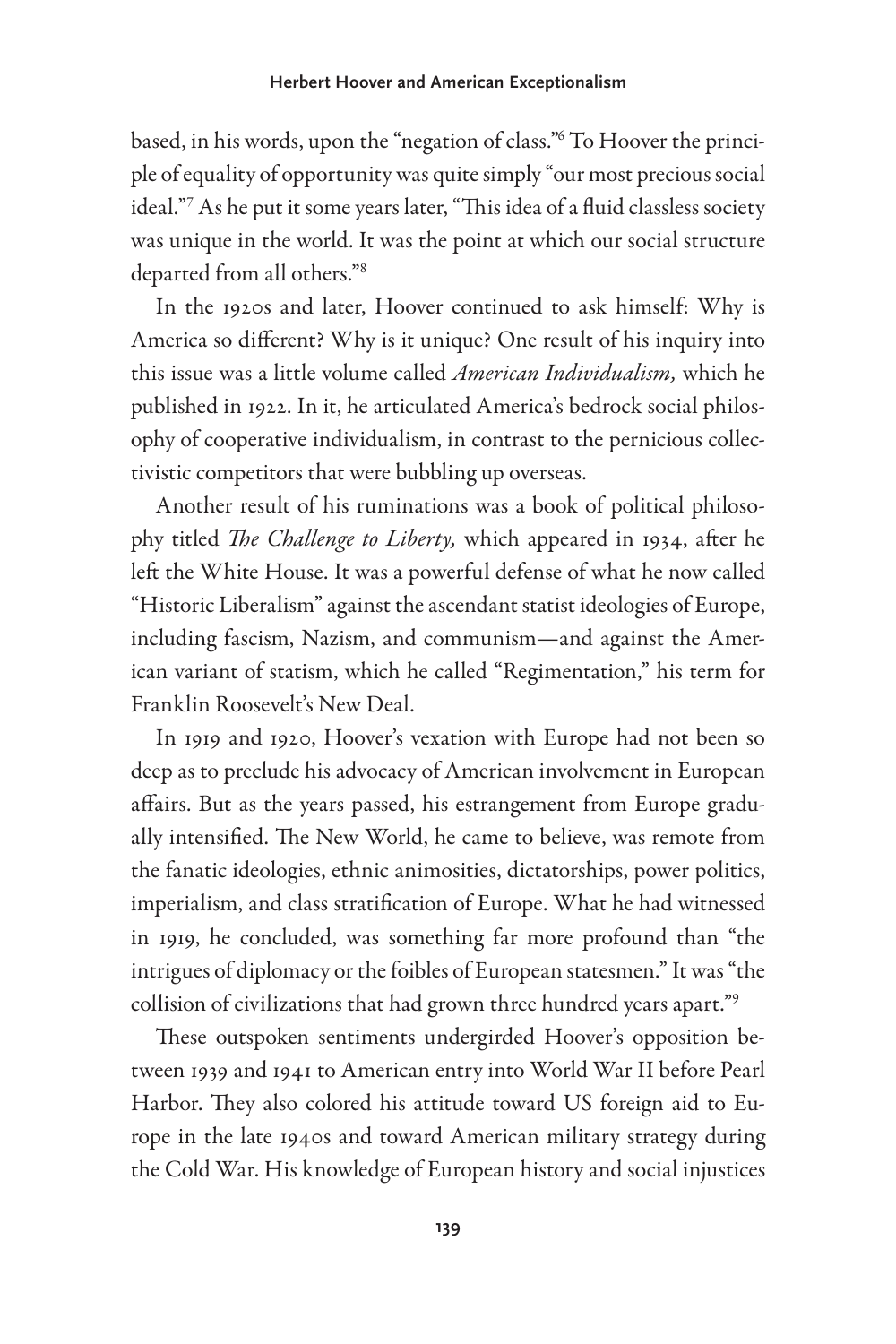#### **George H. Nash**

made him leery of American interventionism abroad. It was America's "national mission," he said in 1938, "to keep alight the lamp of true liberalism." And, he added, it was "in the United States that we must keep it alight."10

It is unusual for American presidents to venture self- consciously into the realm of political philosophy; Herbert Hoover did. Unlike most American men of affairs, who have been content to act on the public stage but not to meditate much about it, he endeavored to explain the essence of the American regime he cherished.

Why? The fundamental reason, I believe, is this: more than any other man who has held the office of the presidency, Hoover was profoundly acquainted over an extended period with the ruling elites and social systems of the Old World. "I have seen the squalor of Asia, the frozen class barriers of Europe. And I was not a tourist," he said on one occasion.<sup>11</sup> He had seen the haughty oligarchies of the Right, the bloody tyrannies of the Left, and the hatreds, injustices, and miseries they engendered. He had seen the terrible consequences of imperialism, war, and revolution as few Americans ever had.

"My every frequent homecoming," he declared in 1948, "has been a reaffirmation of the glory of America. Each time my soul was washed by the relief from grinding poverty of other nations, by the greater kindliness and frankness which comes from the acceptance of equality and a belief in wide- open opportunity to all who want a chance. It is more than that. It is a land of self-respect born alone of free men and women."12

This perception of contrast between the Old World and the New was the experiential core of Hoover's social and political philosophy. It gave him a lifelong understanding of America as an exceptionally free, humane, and classless society that had come closer to implementing its ideals than any other nation on earth. It gave him a fervent sense of American uniqueness, a conviction that the United States was, in his words, "one of the last few strongholds of human freedom." It impelled